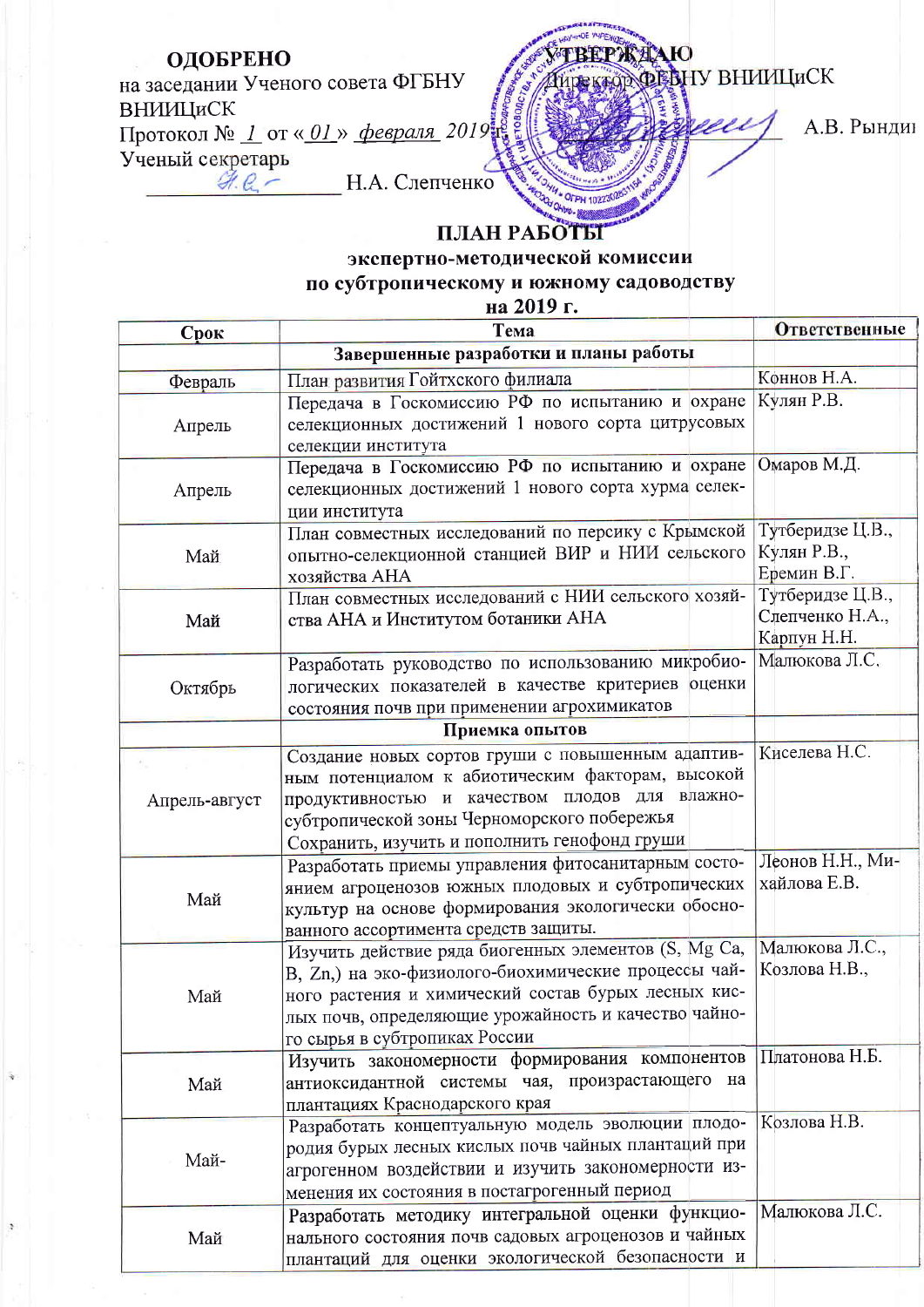|                  | эффективности применяемых агрохимических средств                  |                   |
|------------------|-------------------------------------------------------------------|-------------------|
|                  | Создать новые высокоурожайные раннеспелые сорта                   | Кулян Р.В.        |
|                  | цитрусовых, отличающиеся пвышенной морозостойко-                  |                   |
|                  | стью устойчивостью к биотическим факторам высокой                 |                   |
| Май, сентябрь    | продуктивностью и качеством плодов.                               |                   |
|                  | Сохранить, изучить и пополнить генофонд цитрусовых                |                   |
|                  | Сохранить, изучить и пополнить генофонд азимины,                  |                   |
|                  | унаби.                                                            |                   |
|                  | Оптимизировать сортимент персика на Черноморском                  | Смагин Н.Е.       |
|                  | побережье России путем интродукции и селекции новых               |                   |
| Июль             | сортов и форм                                                     |                   |
|                  | Сохранить, изучить и пополнить генофонд персика                   |                   |
|                  | Создать новые высокопродуктивные зимостойкие сорта                | Туов М.Т., Лошка- |
| Июль             | чая для предгорных районов Северо-Западного Кавказа               | рева С.В.         |
|                  | Сохранить, изучить и пополнить генофонд чая                       |                   |
|                  | Создать новые сорта яблони, иммунные к парше и высо- Инденко И.Ф. |                   |
| Июль-август      | коустойчивые к мучнистой росе                                     |                   |
|                  | Сохранить, изучить и пополнить генофонд яблони                    |                   |
|                  | Изучить влияние капельного орошения на продуктив-                 | Тутберидзе Ц.В.   |
| Август-сентябрь  | ность и качество плодов актинидии деликатесной во                 |                   |
|                  | влажных субтропиках России                                        |                   |
|                  | Сохранить, изучить и пополнить генофонд актинидии,                | Тутберидзе Ц.В.   |
| Сентябрь-октябрь | алычи, фундука, инжира, граната                                   |                   |
|                  | Создать сорта фейхоа, отличающиеся высокой урожай-                | Омарова З.М.      |
|                  | ностью, раннеспелостью и качеством плодов на основе               |                   |
| Сентябрь         | отбора из семенных популяций                                      |                   |
|                  | Сохранить, изучить и пополнить генофонд фейхоа                    |                   |
|                  | Изучить сомаклональную изменчивость растений чая                  | Гвасалия М.В.     |
| Сентябрь         | (Camelia sinensis) в культуре in vitro в целях создания           |                   |
|                  | новых селекционно-ценных форм                                     |                   |
|                  | Интродуцировать, изучить и создать новые высокоуро-               | Омаров М.Д., Ку-  |
|                  | жайные сорта хурмы восточной с хорошим качеством                  | лян Р.В.          |
| Сентябрь         | плодов                                                            |                   |
|                  | Сохранить, изучить и пополнить генофонд хурмы во-                 |                   |
|                  | сточной.                                                          |                   |
|                  | Изучить эффективность применения регуляторов расте-               | Белоус О.Г.       |
| Сентябрь         | ний нового поколения на карликовом мандарине (Citrus              |                   |
|                  | unshiu Marc.) в условиях влажных субтропиков Красно-              |                   |
|                  | дарского края                                                     |                   |
|                  | Приемка опытов в Адыгейском и Гойтхском филиалах                  |                   |
|                  | Изучить возможности расширения ареала субтропиче-                 | Корзун Б.В.       |
| Июнь-сентябрь    | ских растений в южных районах РФ: унаби, хурмы, ази-              |                   |
|                  | МИНЫ                                                              |                   |
| Июнь-сентябрь    | Пополнить, изучить генофонд орехоплодных культур                  | Исущева Т.А.      |
|                  | (лещина, каштан) в условиях Республики Адыгея                     |                   |
| Июнь-сентябрь    | Создать новые высокопродуктивные зимостойкие сорта                | Корзун Б.В.       |
|                  | чая для предгорных районов Северо-Западного Кавказа               |                   |
| Июнь-сентябрь    | Сохранить, изучить и пополнить генофонд субтропиче-               | Корзун Б.В.       |
|                  | ских, орехоплодных, южных плодовых и цветочно-                    |                   |
|                  | декоративных культур Адыгейского филиала с целью                  |                   |
|                  | выделения и создания источников хозяйственно-ценных               |                   |
|                  | признаков для непосредственного использования в со-               |                   |
|                  | здании садовых агроценозов                                        |                   |
| Июнь-сентябрь    | Сохранить, изучить и пополнить генофонд южных пло-                | Коннов Н.А.       |